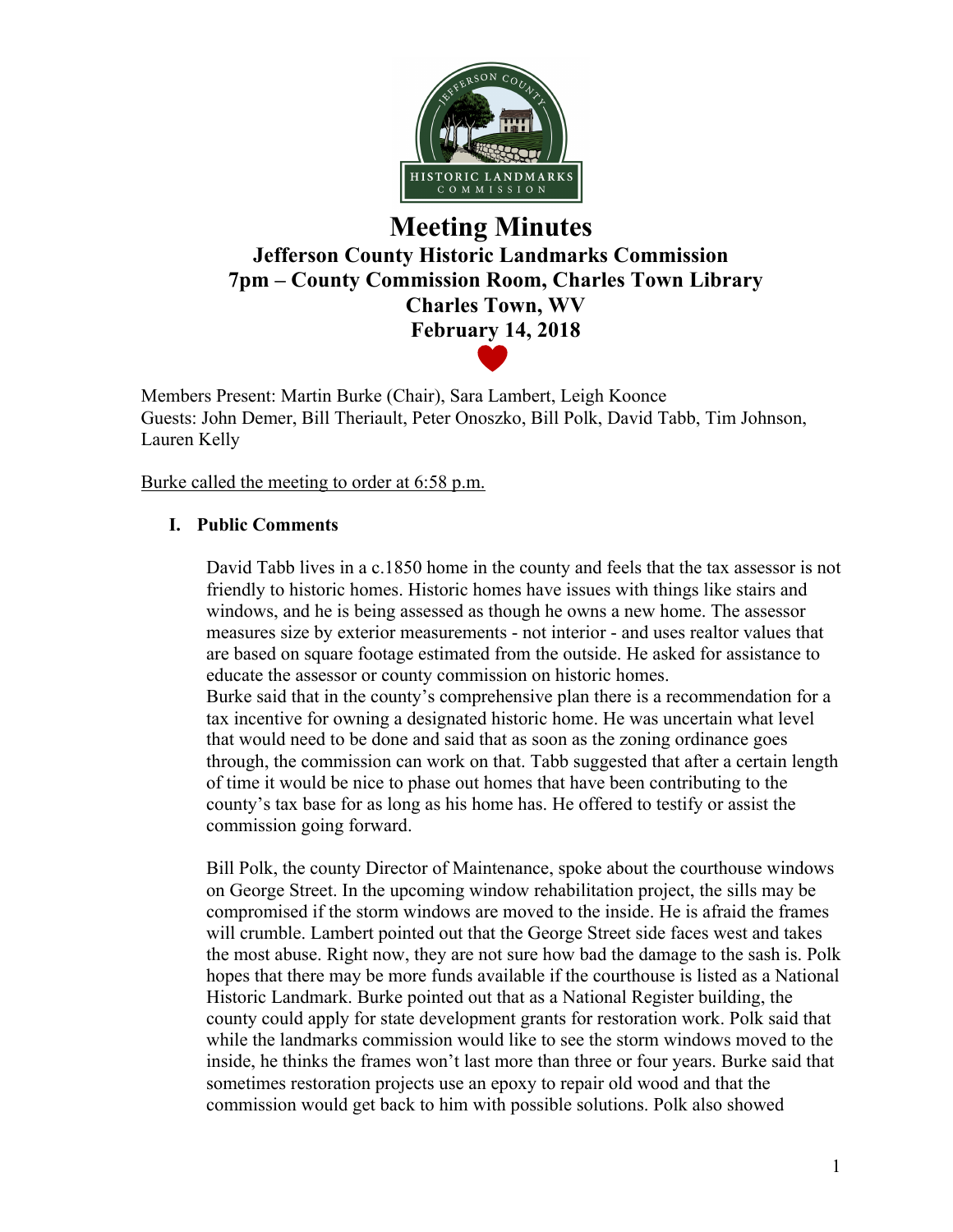examples of pigeon spikes that were requested by the county commission to keep pigeons off the courthouse.

### **II. Minutes for December meeting – Submitted by Lauren Kelly**

Koonce moved to approve the minutes, Lambert seconded, and passed.

#### **III. Treasurer's Report– Hefestay**

The current account balance is approximately \$15,000. The treasurer was absent, so no report was approved.

#### **a. FY-18 Budget Review – Discussion**

Burke noted we are about 6 months into the fiscal year. The landmarks commission receives about 3% of hotel/motel tax. It had planned for 2 audits, and the FY-16 audit is in process. The audit for FY-17 was budgeted, but will not take place until FY-18, so those funds will roll into the FY-19 budget. The commission now has \$2,400 to spend on something else. WV GeoExplorer is on the list of funds not yet expended for this fiscal year: \$4,000 this year that is not committed. The commission is still required to tear down the Eyler house on the Shepherdstown Battlefield. The new bid for asbestos abatement & demolition for the house is \$12,000. \$2,000 was granted by the SBPA and Burke will ask the Civil War Trust for a contribution. Burke is going before the county commission on Friday night to ask for \$5,000 of FY-19 funds because the landmarks commission's budget can't support the expense.

#### **b. FY-19 Budget of priorities – Discussion**

The hotel/motel tax is based on tourism, and the trend is upwards. The estimate from Michelle Gordon is \$21,519. The landmarks commission must pay for insurance, two audits (one is a single audit, and so, more expensive), bookkeeping, and \$5,000 for the Eyler house demolition, so there will not be enough in the budget to take on another full-time AmeriCorps Member. There is a possibility the commission could budget for a part-time AmeriCorps Member. The commission's archivist at Shepherd University is moving to Texas. The JCHLC archives are on deposit at SU Library and require fees for labor and archival supplies. He noted that if Charles Town expands the city boundaries the county Hotel/Motel tax revenues, and therefore the commission, will take a major hit. The county commission would have to change its percentage at the expense of Parks and Recreation. The JCHLC will vote on its budget in June, but the budget is going to the county as-is with the understanding that some numbers will change.

### **IV. Planning for 2018 – Discussion**

There are projects the commission can currently match funds to:

\*Financial management

\*Peter Burr Farm: The commission needs to renew its memorandum of understanding with Parks & Rec. They have built some trails, and the county is mowing the grass. Master naturalists are taking it on as a project. The main house needs to be repainted.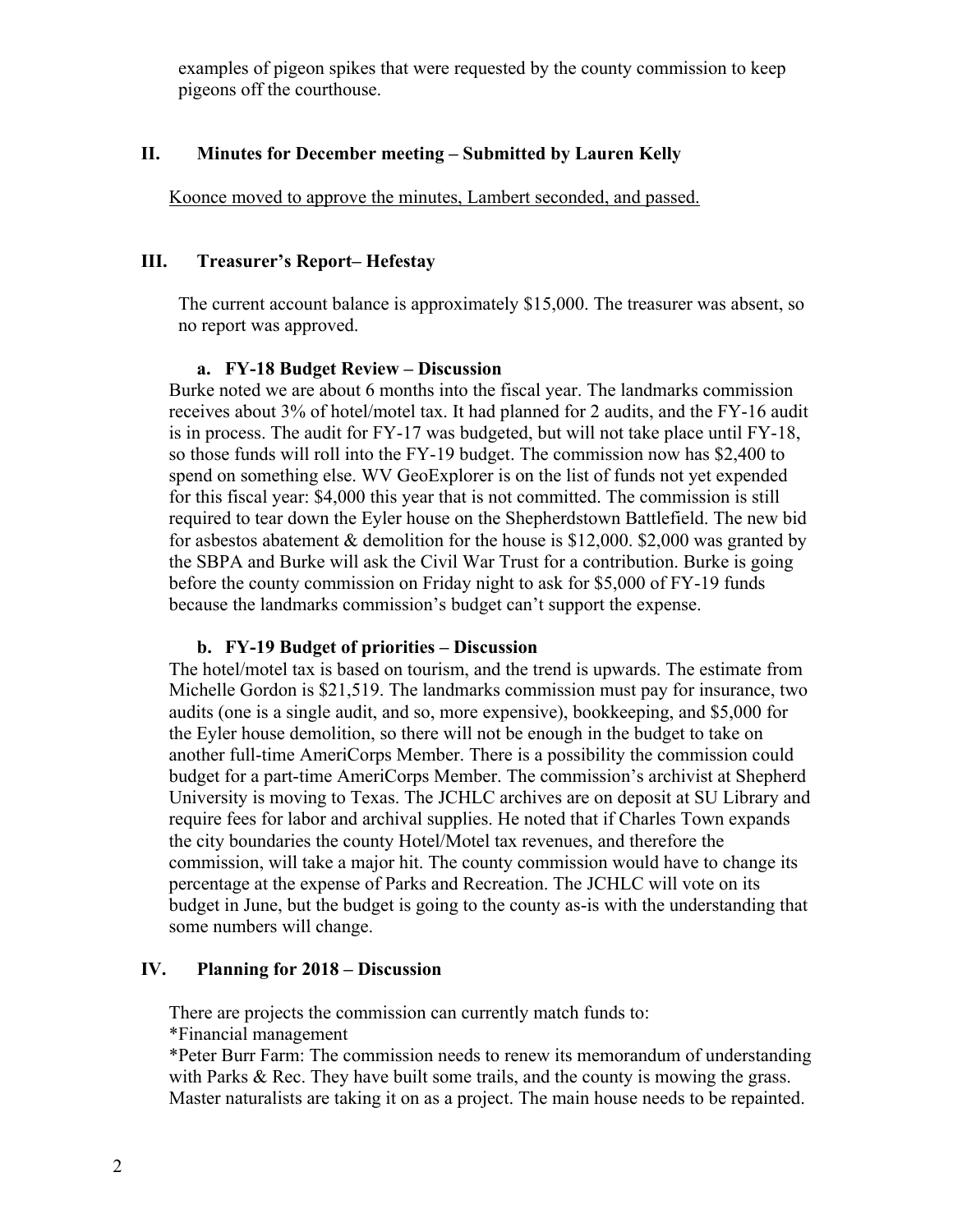This expense is not reflected in the budget because the Fairs & Festivals Grant will be used. This amount is \$4,750 for FY-18. The commission will add a grease trap in the kitchen, flatten the barn floor, and add safety railing in the barn.

\*Write a preservation easement for Snow Hill and put it on the market.

\*The commission has taken title to Duffields Depot as of last week and is accepting bids to remove the debris from the collapsed wood section.

\*The commission will continue to have projects at Shepherdstown & Summit Point battlefields.

# **V. Announcements and Reports**

### **a. Status of the WV GeoExplorer Project – Theriault**

After some false starts, Theriault has found someone to do a major revision and add new features to the site. This should cost \$3,000. He will have some money for additional features. The site is going to be a wiki but not open-edit. People who wish to work on it can get security permission. Theriault should have a proposal written before the next meeting. The goal is to make the program more user-friendly without diminishing its search capabilities. He estimates it will take 3-6 months to get the work done. The landmarks commission always allots funds for this project, and Theriault said there is always work to be done.

Theriault also pointed out an article in *Goldenseal* two years ago about the Women's Land Army as it functioned in WV. There was a branch at Media Farm. The MacDonalds built a separate home for the "farmerettes," and Theriault suggested updating Media's National Register nomination to reflect the importance of the structure.

Theriault also has materials at his home that he thinks the landmarks commission should curate.

# **b. Status of text amendment for Historic Preservation Zoning Ordinance – Burke**

Burke will present it to the county commission tomorrow at 1:45. Onoszko said they will keep the ordinance open until the next meeting, so they will probably vote on it March 1, though it is written in their agenda as possible action.

#### **c. JC Courthouse Committee – Koonce**

The committee met two weeks ago. There was a request from Bill Polk & Patsy Noland for the landmarks commission to make a statement on the bollard. The committee doesn't want it replaced. Koonce will draft a letter for Burke, who said that if it must be reinstalled, it needs to be removable. The committee would prefer an alternative to spikes to take care of the pigeons, and Polk has researched the problem extensively and feels traps could be used instead of spikes. Jacki Shadle had questions about maintenance and donated paintings of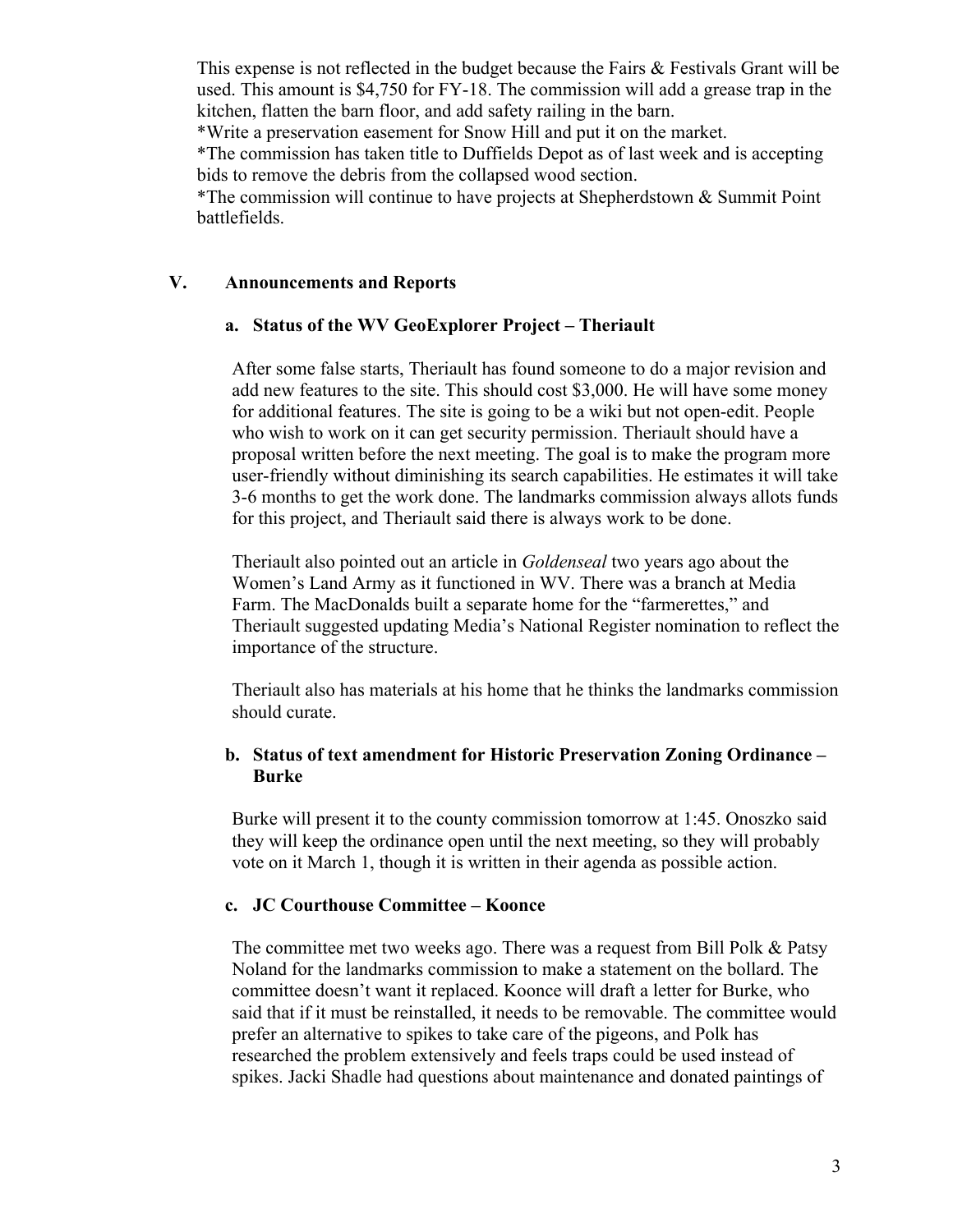the courthouse to be framed. The committee has reached out to the new judge, though it is still uncertain who will be in the position in June.

#### **d. Status of** *Wild Goose* **NR nomination – Demer**

The nomination was approved at the state level in November. The federal officer, a landscape architect, wants more discussion of farming operations and landscape. Drafts have been going back and forth with Jeff Smith at the state office. This week's draft should be the last. Demer said it may be necessary to focus on architecture and leave out the farming operations because of a lack of documentation.

#### **e. Status of** *Johnsontown Church* **nomination as a JC Landmark – Demer**

Reverend Jerry Myers Johnson III approved the draft, but asked for some changes. Demer will have the nomination out this week, so the commission should be able to vote at the next meeting. In 1848, the first free black community in WV was founded in Johnsontown. The town originally had a log church. The cornerstone on the present church reads 1896. It has been an active church with an active cemetery for a long time, and there is now an annual homecoming in August since most of the community has relocated.

# **f. Status of Rte. 340 – MOU with WVDOH – Horter**

Burke said the WVDOH may have to do some mitigation, trees or berms, around Wayside Farm because the new road will be very close to this National Register Eligible property. Property acquisition will start this year and will mean the demolition of the Rainbow Room, where Patsy Cline performed. The landmarks commission may want to document the structure before it is demolished.

#### **g. Status of preservation easement for Snow Hill/Poor Farm – Horter**

Burke said Horter should have a reviewable draft ready in the next two weeks.

# **h. Status of interpretative projects – Kelly**

Marianne Davis at the Shepherdstown Visitors Center is speaking to her board about printing the 1862 Civil War driving tour. Kelly has been working on reformatting the tour so it is more affordable to print. When she has figured out a workable format, she will also reformat the 1864 driving tour and write another grant application to the Convention & Visitors Bureau, since the 1864 tour goes all over the county. Kelly has been working on a sign for the Coyle cemetery and will soon start working on a brochure for the Beeline March.

There was a large response to the announcement of the landmarks commission receiving Duffields Depot. The Stuart-Mosby Historical Society got in touch to say they are donating funds for some of the work that needs to be done and have